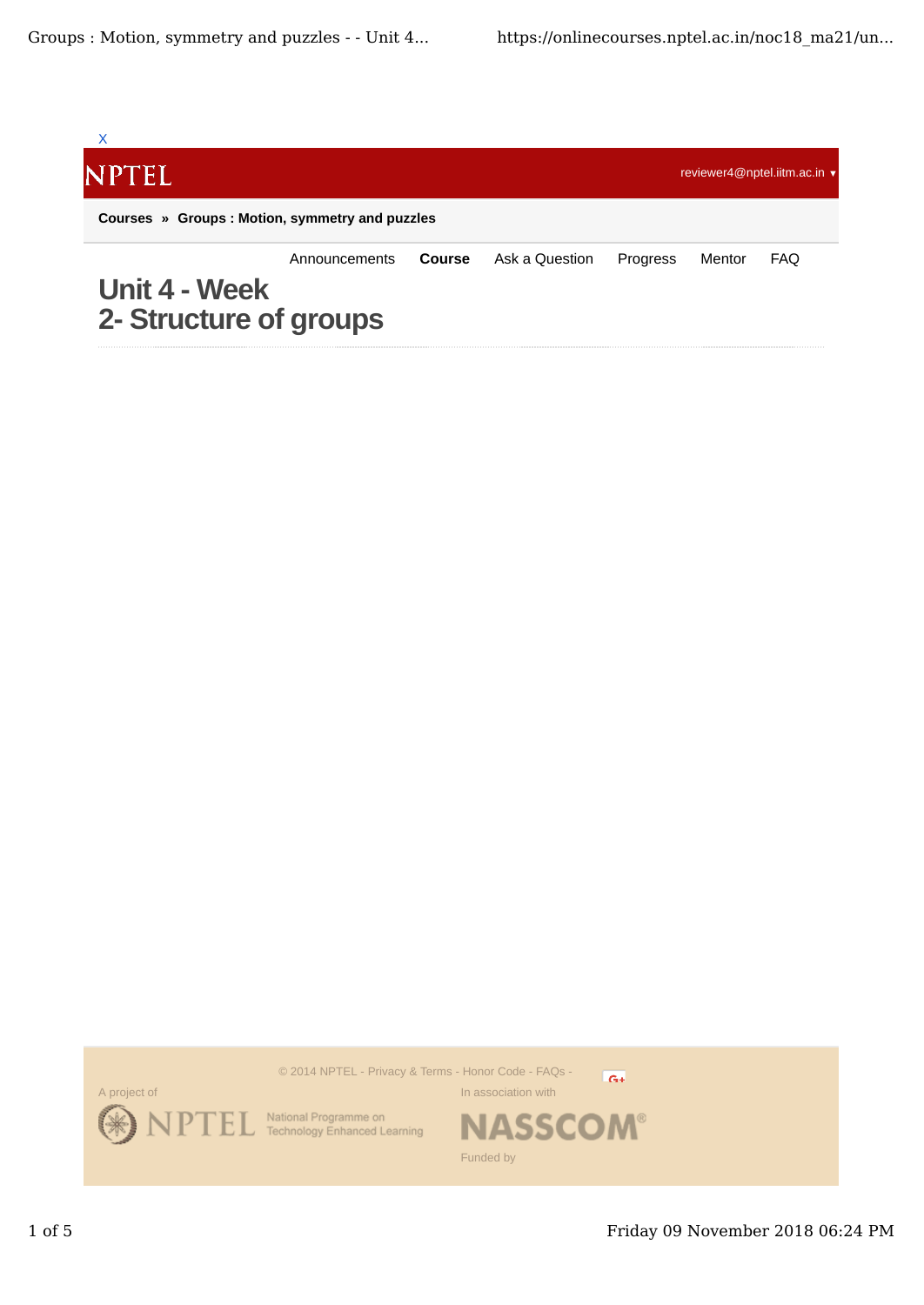Groups: Motion, symmetry and puzzles - - Unit 4...

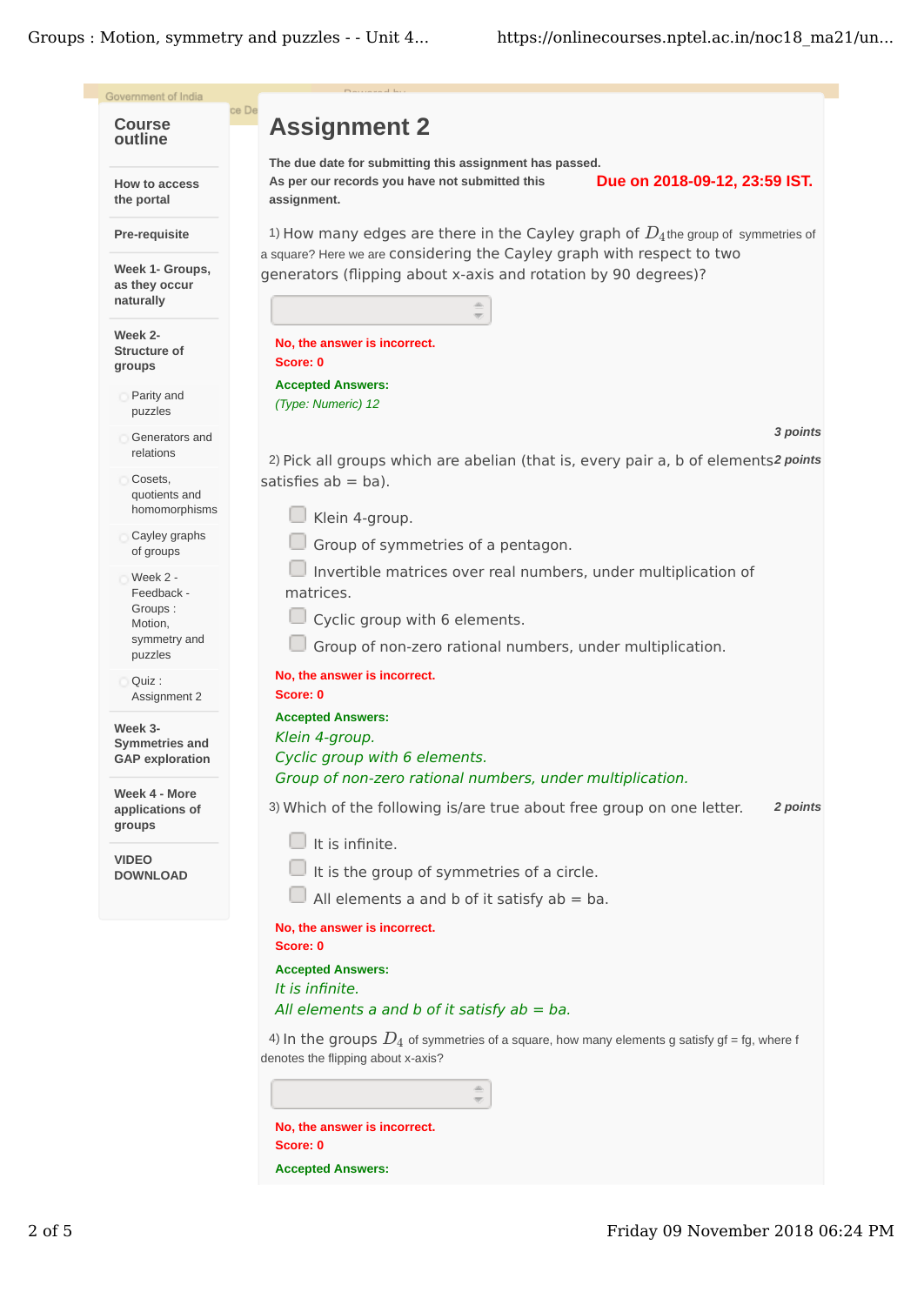## *(Type: Numeric) 3*

## *3 points*

5) True or false : In the game of standard peg solitaire, if there are only 2 points two marbles which are left in the end, then their positions could be as follows: